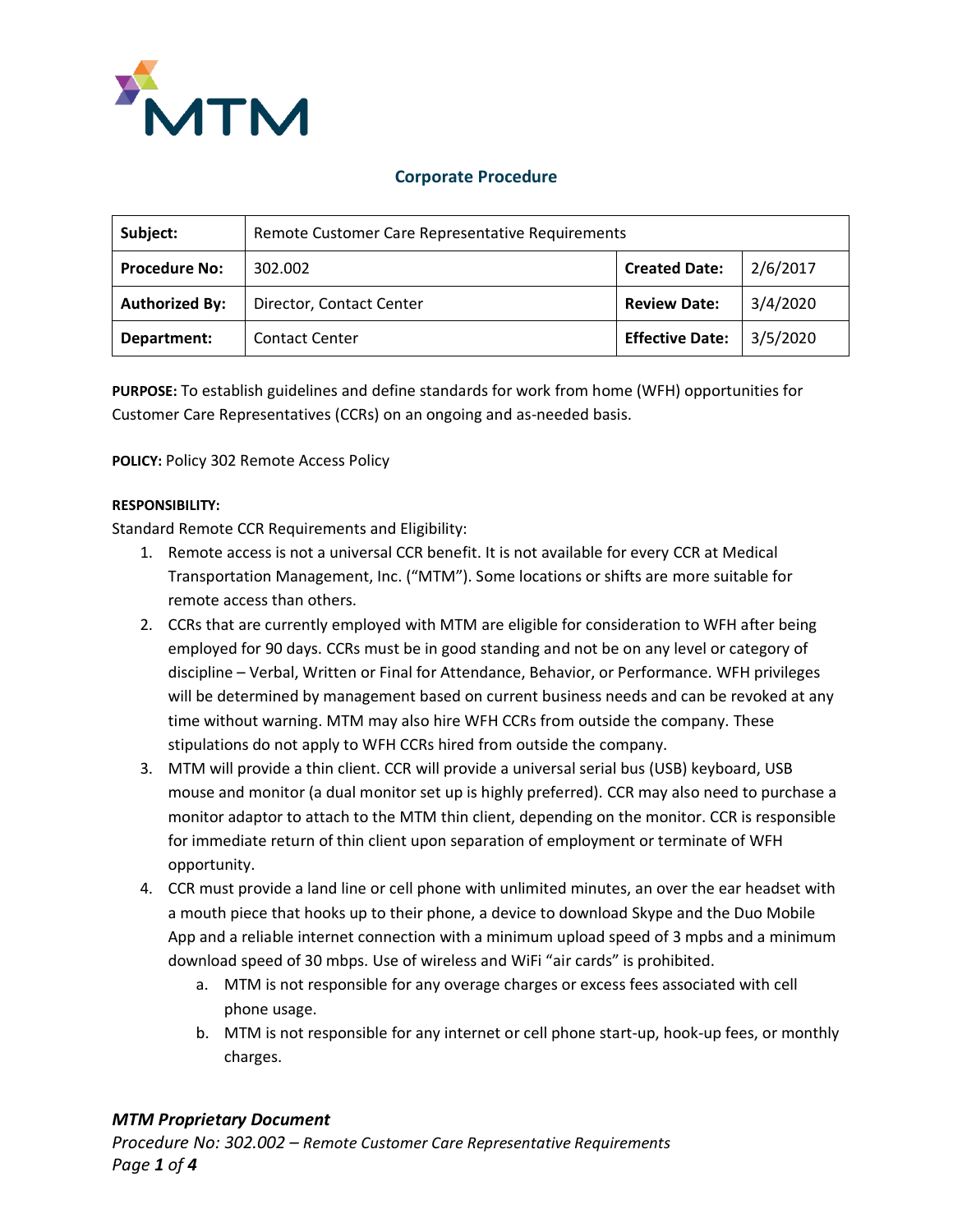- c. MTM is not responsible for any costs or expenses, which a CCR incurs in order to WFH. WFH for any length of time is not a guarantee.
- d. MTM is not responsible for mileage or other vehicle expenses incurred by an employee reporting to the MTM office for meetings or other company related business.
- e. Supervisor will work with CCR to test and approve connection and setup prior to activating WFH status for existing employees.
- f. CCR must install cell phone updates when issued by their phone manufacturer, as these often include security updates and bug fixes.
- 5. CCR is subject to random unannounced audits via Skype, webcam, screen sharing or home visits within designated working hours.
	- a. Employees are required to notify MTM if they move to a new residence as their work environment would need to be inspected again.
- 6. Employees should not utilize personal addresses on business documentation or business cards.
- 7. Teleworking employees are obligated to protect the confidentiality and security of all information deemed sensitive or considered protected health information. This information must not be disclosed or able to be viewed by family members or visitors. All related Information Security Policies/Procedures must be adhered to by the teleworking employee. Other security arrangements for teleworking activities may be required as necessary.

## **Workforce Management (WFM) Processes:**

- 1. Work hours will be scheduled by Workforce Management. CCR is subject to schedule adherence and attendance policies.
	- a. If it is impossible or impractical to work remotely at home on a particular day due to family circumstances, or any other personal reason the CCR will be subject to the Attendance Policy.
	- b. If the CCR is unable to work due to equipment malfunction or disruption, the following guidelines must be followed:
		- i. CCRs unable to work remotely due to local power outage must notify their Manager and provide proof of the outage within 48 hours. These employees will have two (2) hours to find an alternate work location. The alternate work location must be a secure, private residence. If no alternate location is available, the employee must use available PTO and the remainder of the shift will be excused. If no PTO is available the remainder of their shift will be unpaid/excused. Employees demonstrating a pattern of abuse will be subject to the attendance policy.
		- ii. CCRs unable to work remotely due to an MTM system/network failure that lasts less than half of their scheduled shift will not need to use PTO during this outage and no points under the attendance policy will apply. If the MTM system/network failure lasts longer the employee must use available PTO, otherwise the remainder of their shift will be unpaid/excused.

### *MTM Proprietary Document*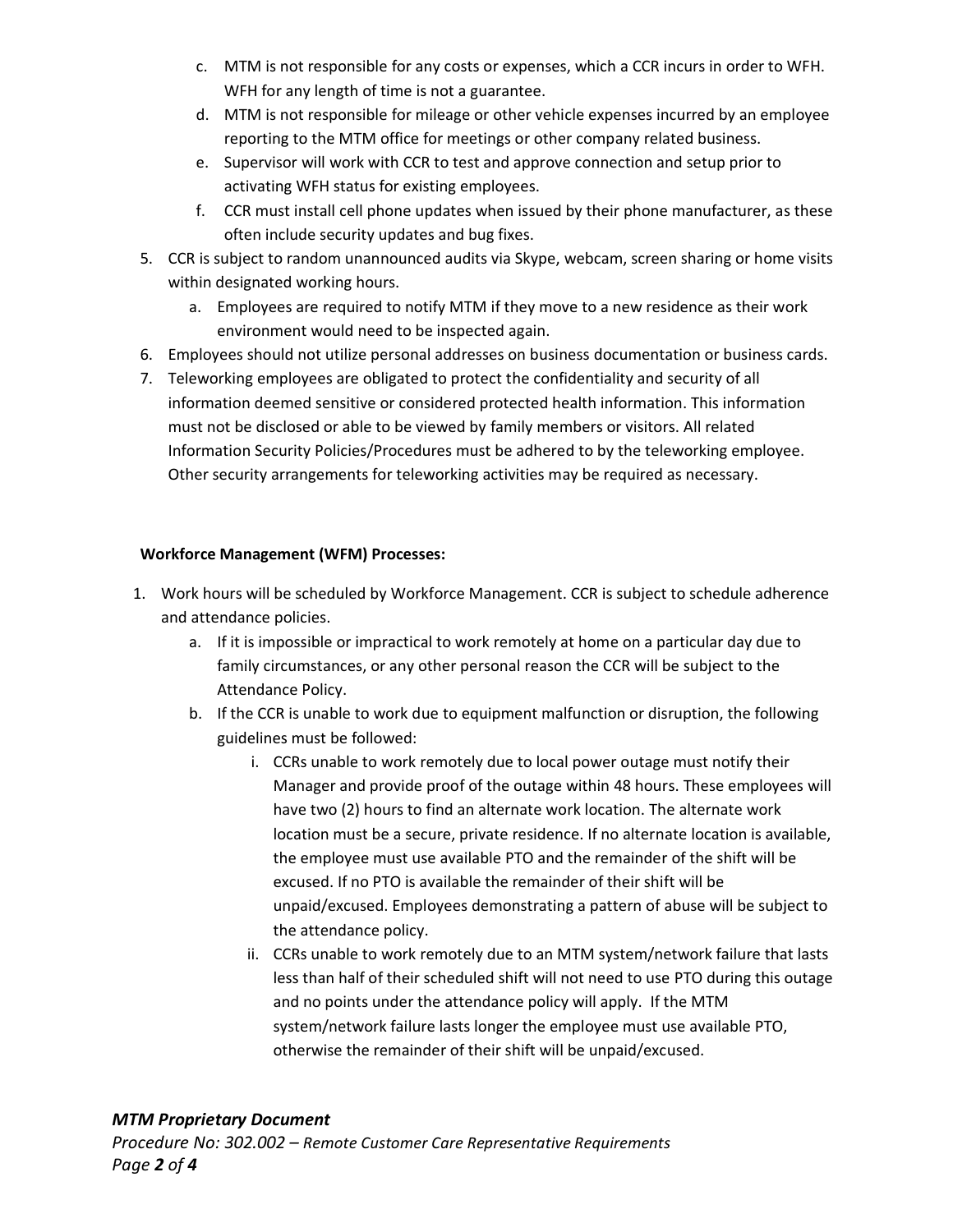- iii. Outages due to Natural Disasters will be evaluated on a case-by-case basis by Workforce Management based on the impact and scope of the event.
- iv. System outages that are out of the control of the CCR where documentation can be provided i.e. from electric company, Internet company, etc. may be excused, with proper documentation.
- 2. New Hire External WFH employees that are going to be 8 or more minutes late during the initial 3 week (classroom and nesting) training period must contact their designated trainer before the 8 minute mark. Trainers can be contacted via email, phone, or text and must be notified of the reason for the tardiness. If the CCR is troubleshooting technology and working with the IT help desk they will be counted as present as long as the trainer is notified prior to the 8 minute mark.
- 3. Any equipment malfunction or outage that requires the CCR to be offline for longer than one hour must be reported to the supervisor by the CCR. CCR may need to clock out for the day per manager discretion.
- 4. CCR must be available for meetings as deemed necessary by management during scheduled work hours.
- 5. It is expected that each WFH employee will maintain a professional and quiet work environment that is free from non-work related activities, distractions, or any other type of interruption that may adversely impact their ability to conduct company business during scheduled working hours. Employee agrees to conduct himself/herself in a professional manner at all times and must not have any interference from employees' personal setting at home, and be able to ensure he/she is fully able to complete work assignments on time. CCR may not be the sole care provider during work hours for any child under the age of 12. Excellent customer service is required.
- 6. CCR is expected to perform at or above their current CCR expectations.
- 7. CCR is expected to report any technical issues (internet issues, dropped connection, hardware problems) to their supervisor, Workforce and the IT Helpdesk immediately.
- 8. CCR is expected to respond when contacted by Supervisor, CC Management or WF Management and must be reachable by both phone and email to communicate during scheduled shift.
- 9. CCR must be clocked in at scheduled time and ready to perform any work related duties. No work should be performed unless at time scheduled by Workforce Management and the employee is clocked in.
- 10. Upon termination or separation from the company, CCR will return all property of company to MTM within 48 hours to the nearest MTM office. If there is no local office within thirty (30) miles, the CCR may request a prepaid USPS return label to be provided by MTM, employees returning equipment via USPS will be expected to return all issued equipment within forty-eight (48) hours of receiving a return shipping label. Failure to do so will require MTM to report loss of equipment to local authorities.

# **As-Needed and On Call CCR Requirements:**

- 1. All WFH eligibility and requirements are the same for "On-Call" remote CCRs.
- 2. CCRs are eligible to WFH in preparation for or in reaction to qualifying events. Qualifying events include but are not limited to:
	- a. Inclement weather

# *MTM Proprietary Document*

*Procedure No: 302.002 – Remote Customer Care Representative Requirements Page 3 of 4*